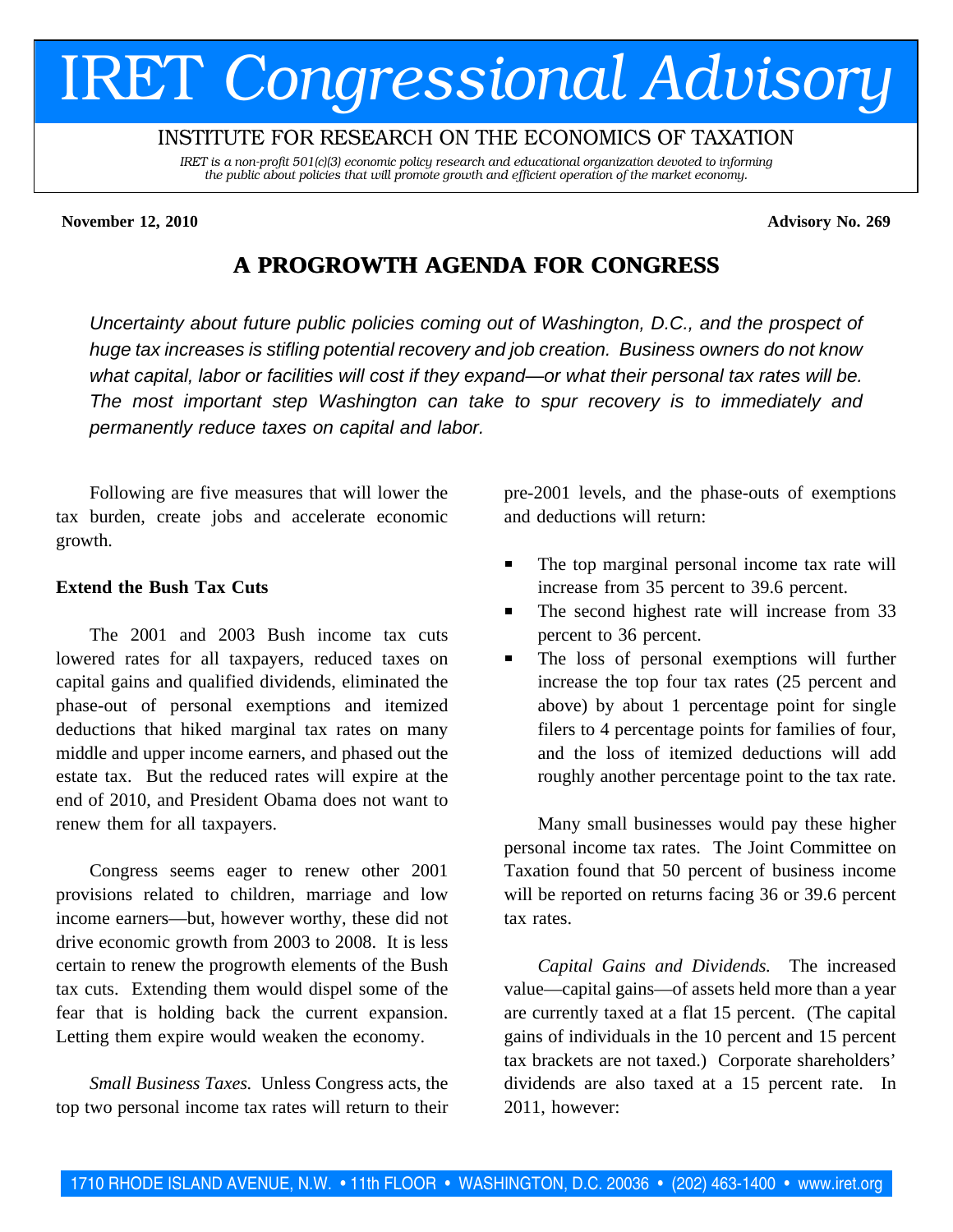- Long-term capital gains tax rates will increase  $\blacksquare$ from 15 percent to 20 percent.
- Dividends will be taxed at marginal income tax  $\blacksquare$ rates of up to 39.6 percent—like short-term capital gains, dividends would be taxed as ordinary income.
- These rates will also increase with the return of  $\blacksquare$ the phase-outs of deductions and exemptions as incomes rise.

*Estate Tax.* The 2001 Bush tax cut gradually reduced the estate tax (through 2009) to a 45 percent top rate and higher exemption of \$3.5 million. The tax rate was zero for 2010. In 2011 it is scheduled to return to the 55 percent, pre-2001 rate with a \$1 million exemption. If this happens:

- Gross domestic product (GDP) would be cut by  $\blacksquare$ \$183 billion and labor compensation by \$122 billion.
- $\blacksquare$ By contrast, repealing the estate tax entirely would boost labor income by \$79 billion and add \$119 billion to GDP.

### **Extend the R&D Tax Credit and the AMT Patch**

Congress routinely extends a number of tax provisions, but failure to renew the Research and Development (R&D) tax credit and the Alternative Minimum Tax (AMT) patch would retard growth. Supposedly enacted to raise taxes on wealthy Americans who were able to take a variety of deductions, the AMT hits millions of middle-class taxpayers. If the patch is not extended, about 21 million additional taxpayers would now be subject to the AMT. Making the R&D credit permanent would increase its effect on investment.

### **Allow Immediate Expensing of Investment**

Businesses are typically required to depreciate plant, equipment and other buildings over many years. A temporary measure (2003-2004) allowed businesses to deduct half their equipment expenditures from current income (and reduced the top rate on capital gains and dividends to 15 percent).

Equipment spending began to soar. The expensing provision lapsed (2005-2007), then was restored temporarily (2008-2009), and was recently extended (through 2011).

President Obama has suggested raising the expensing percentage to 100 percent through 2011. This would increase the after-tax return on capital by about 2.5 percentage points, spurring economic growth. However, permanent expensing would be more effective. By itself, however, the expensing increase would offset only about a third of the economic damage from higher capital gains and dividends taxes if the Bush tax cuts expire.

#### **Cut Corporate Tax Rates**

Including average state corporate taxes, the total U.S. corporate income tax is 39.2 percent, second only to Japan's 39.5 percent. In contrast, the average corporate tax rate in other developed countries is 25.3 percent. Higher after-tax returns and increased capital formation from lower corporate tax rates would raise labor productivity, wages and employment. Workers would be the biggest beneficiaries. Greater employment and income would replace much of the tax revenue loss.

# **Eliminate the Individual and Employer Health Insurance Mandates**

The Affordable Care Act (ACA) mandate to purchase health insurance will increase labor costs. The estimated cost of the required minimum benefit package is \$2.28 an hour for individual coverage and \$5.89 an hour for family coverage. Ten-dollar-anhour workers and their employers cannot afford \$6 an-hour health insurance. Employers who do not provide health insurance will be fined \$2,000 per worker. This will also discourage employers from hiring workers.

#### **Repeal Medicare Tax Hikes**

Beginning in 2012, the health bill will add 0.9 percent to the current 2.9 percent Medicare tax on